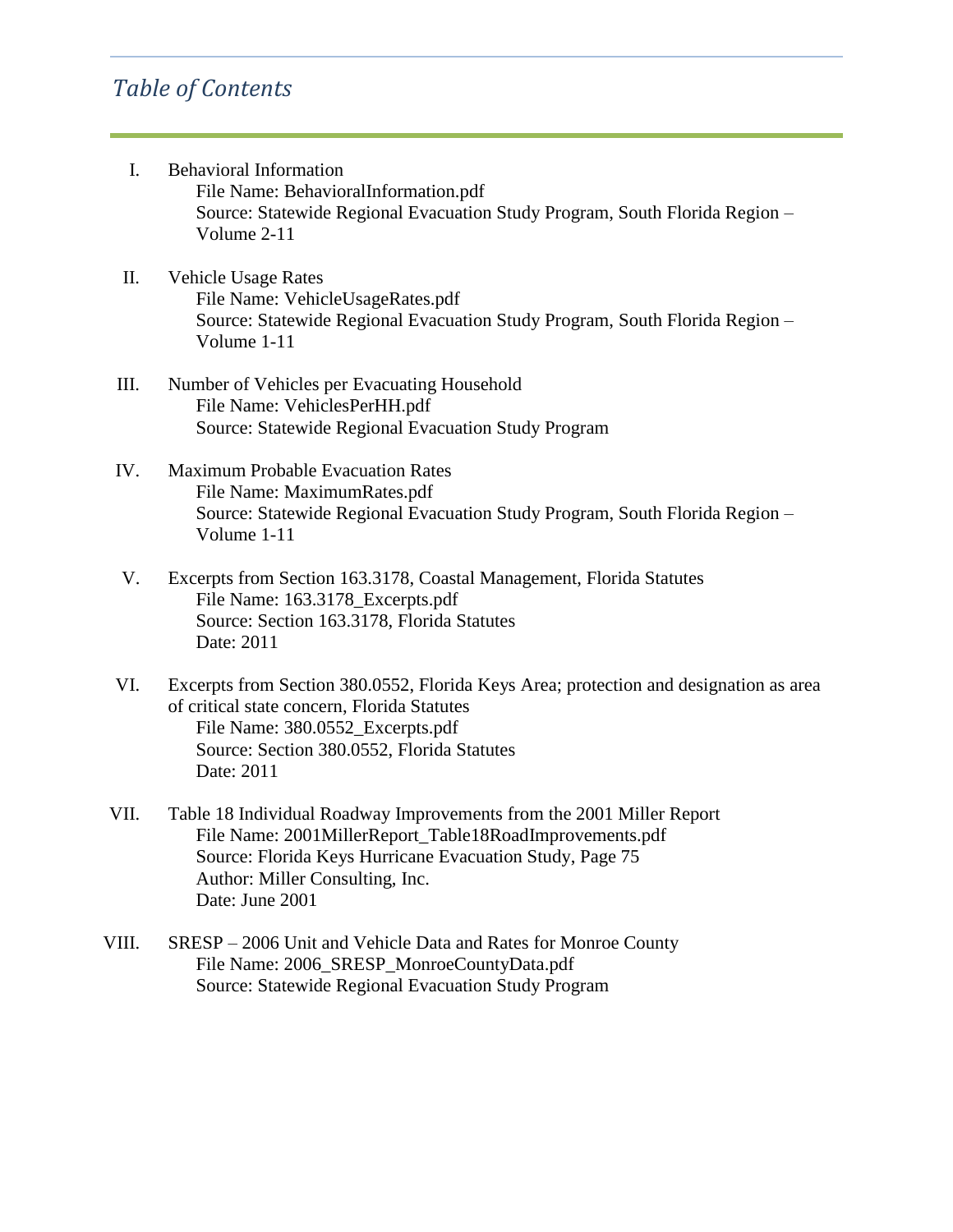- IX. Actual Response Curves, from Volume 2-11 of the SRESP for South Florida Region Final Name: ActualResponseCurves\_SRESP.pdf Source: Statewide Regional Evacuation Study Program - South Florida Region, Volume 2-11, Pages 11-12 Date: December 15, 2010
- X. Florida Keys Local Government Policies Related to Hurricane Evacuation File Name: FLKeys\_LocalHurricanePolicies.pdf Source: Comprehensive Plans of various Local Governments of the Florida Keys
- XI. Glossary of Terms File Name: Glossary.pdf Source: Statewide Regional Evacuation Study Program - South Florida Region, Volume 1-11, Glossary Date: December 15, 2010 Terms used for the Study and Model
- XII. Hurricane Evacuation Administrative Proceedings Findings of Fact and associated Local and State Government Policies File Name: HurricaneAdministrativeProceedings.pdf
- XIII. Behavioral Assumptions for Hurricane Evacuation Planning in Monroe County File Name: Keys Evac Behavior 9-28-09 (Baker – final report).pdf Source: Department of Community Affairs – Division of Community Planning Author: Dr. Earl J. Baker, Florida State University Date: September 28, 2009
- XIV. Hurricane Memorandum of Understanding Tasks (Rule 28-20.140(5)(a), Florida Administrative Code) File Name: RuleTasks\_MOU.pdf Source: Rule 28-20.140, Florida Administrative Code Date: June 17, 2011
- XV. Section 252.35, Emergency Management Powers; Division of Emergency Management, Florida Statutes File Name: Section 252.pdf Source: Florida Statutes Date: 2011
- XVI. 2008 South Florida Behavioral Study Table, Section 3.7.3 File Name: SouthFL\_BehavioralStudy08.pdf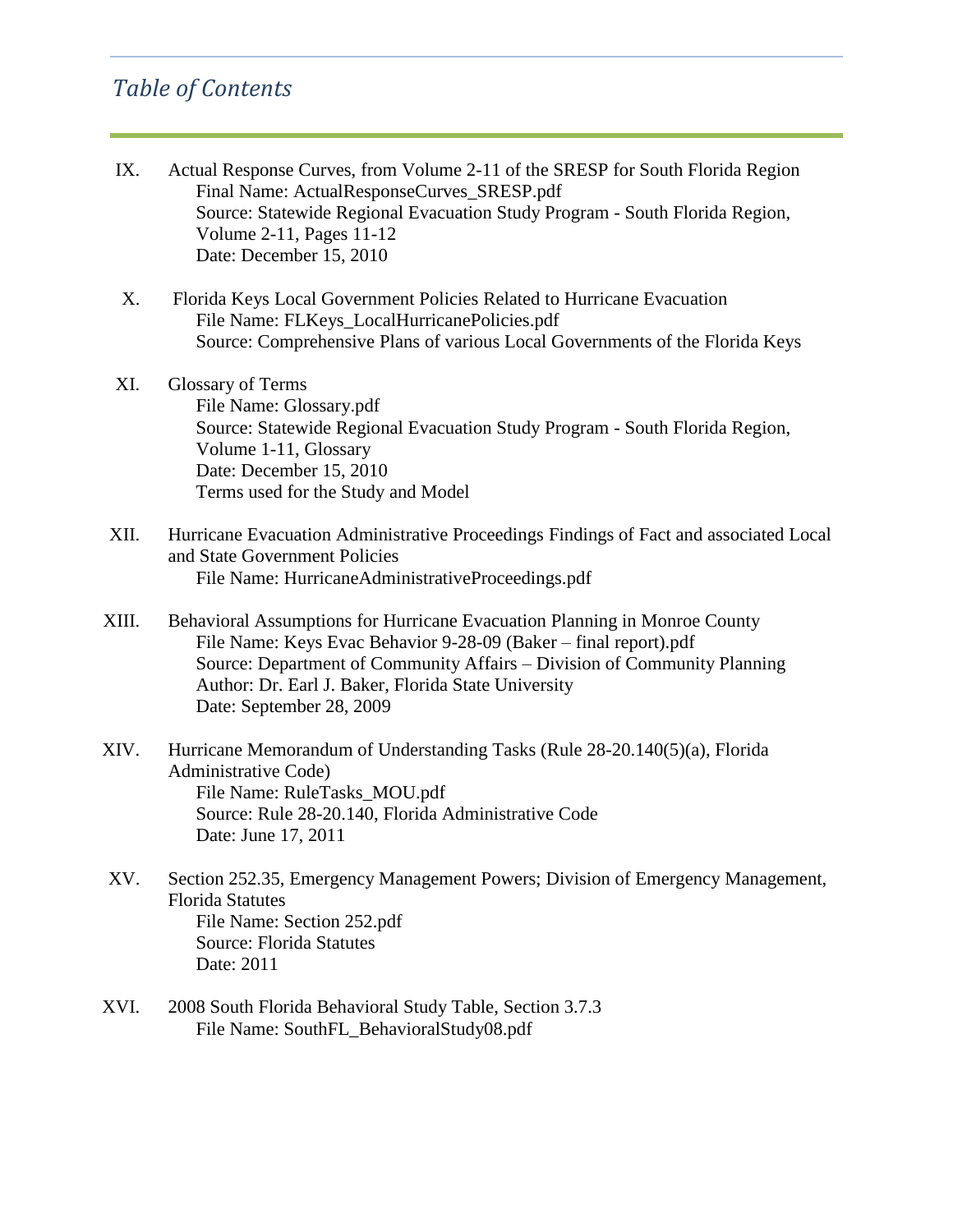| XVII.  | Monroe County Dwelling Unit Estimates and Projections Table<br>File Name: SRESP_MonroeCountyUnitTable.pdf<br>Source: Statewide Regional Evacuation Study Program<br>Author: South Florida Regional Planning Council<br>Date: July 7, 2010                                                                                       |
|--------|---------------------------------------------------------------------------------------------------------------------------------------------------------------------------------------------------------------------------------------------------------------------------------------------------------------------------------|
| XVIII. | Hurricane Model Assumption Comparisons<br>File Name: SRESPAssumptions_Comparison.pdf<br>Source: Department of Community Affairs – Division of Community Planning                                                                                                                                                                |
| XIX.   | <b>Regional Behavioral Analysis</b><br>File Name: Statewide Regional Evacuation Study - Behavioral Analysis.pdf<br>Source: Statewide Regional Evacuation Study Program - South Florida Region,<br>Volume 2-11<br>Author: Dr. Earl J. Baker, Florida State University; Hazards Management Group, Inc.<br>Date: December 15, 2010 |
| XX.    | Statewide Regional Evacuation Study Parameters Letter to the Division of Emergency<br>Management<br>File Name: SRESP_Parameters_DCALetter.pdf<br>Source: Department of Community Affairs - Division of Community Planning<br>Author: Charles Gauthier, Director of the Division of Community Planning<br>Date: July 14, 2010    |
| XXI.   | FDOT Letter Regarding Revised Roadway Lanes - October 28, 2010<br>File Name: FDOTLetter_October28_2010.pdf<br>Source: Florida Department of Transportation<br>Author: Aileen Boucle, District Planning and Environmental Administrator, Florida<br>Department of Transportation<br>Date: October 28, 2010                       |
| XXII.  | FDOT Technical Memorandum for Florida Keys Site-Specific Capacity Study - April 21,<br>2010<br>File Name: FDOTMemo_April21_2010.pdf<br>Source: Florida Department of Transportation<br>Author: Joaquin Vargas, PE; Dr. Brian Wolshon, PE, PTOE<br>Date: April 21, 2010                                                          |
| XXIII. | FDOT Technical Memorandum for Maximum Sustainable Flow Rates – June 17, 2010<br>File Name: FDOTMemo_June17_2010.pdf<br>Source: Florida Department of Transportation<br>Author: Joaquin Vargas, PE; Dr. Brian Wolshon, PE, PTOE<br>Date: June 17, 2010                                                                           |